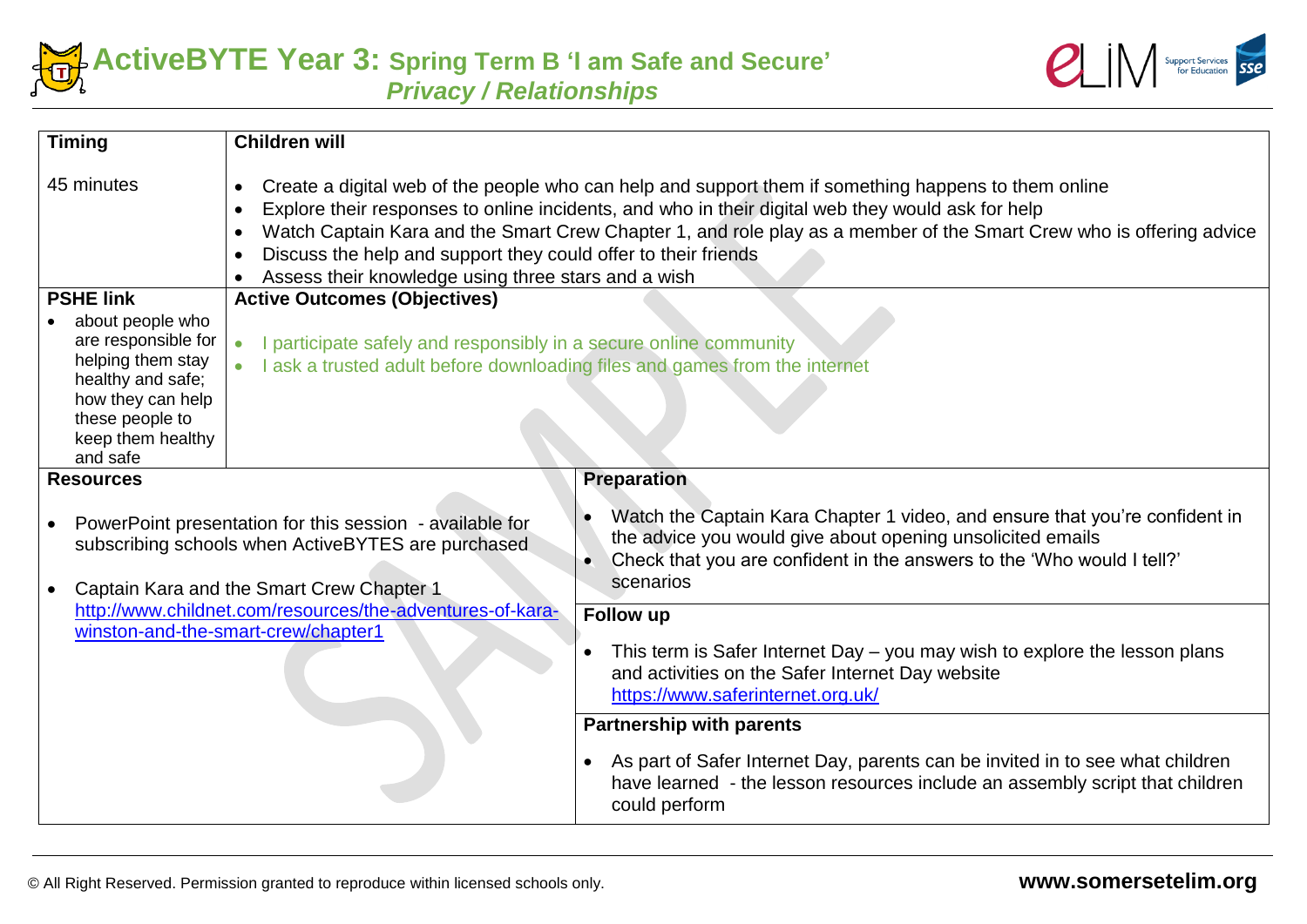



## **Introduction - Build a digital web (10 mins)**

- Talk about who helps us if we need it Who would we speak to if we had a nightmare? Fell over in the playground? Had something stolen? (slides 2 – 6)
- Establish that there are people around us who can help us family, friends, teachers, police etc draw up a diagram of concentric circles with 'Me' in the middle, then family, friends, school, community. (Slide 7 or draw up your own class circles).
- Talk about the routes for support within their network. Who can help me when I am stuck at school? Who can I go to if I need help at home?
- But what if something happens in the digital world?

## **What should I do? (15 mins)**

- Give the children these scenarios and ask them to agree, in pairs or small groups, who they will tell in their digital web: (slides  $9 - 18$ )
	- o I was playing a game online with my friend, and we got into a really bad argument. He said that he was going to tell everyone at school that I was a baby and he was going to tell everyone to pick on me. Who should I tell?
	- o I was at school during Homework Club, and doing some research for our class topic. When I searched for a picture for my presentation, I saw some photos that I didn't like. Who should I tell?
	- o I helped my little sister create an account for Club Penguin Island, and showed her how to play. After a few days, she said to me that another penguin had come up to her in the game, and asked her questions that made her feel uncomfortable. Who should I tell?
	- o I was on the iPad with my little brother. He wanted to watch a Spongebob video, so we searched for one and found a playlist. The first few videos were okay, but then we saw a video with some swearing in, and it really upset my brother. Who should I tell?
	- o I was playing Minecraft and went on a forum to get some tips for building a skyscraper. I clicked on a link, and I think I downloaded something to my mum's laptop. Who should I tell?

## Gold: I can explain who I would ask for help if something happened to me online or on a device, and I can give advice to my friends

Silver: I can talk about the people who will help me when I need support for online incidents, and I can give advice to my friends

Bronze: I know who I can talk to if something happens online that upsets or worries me